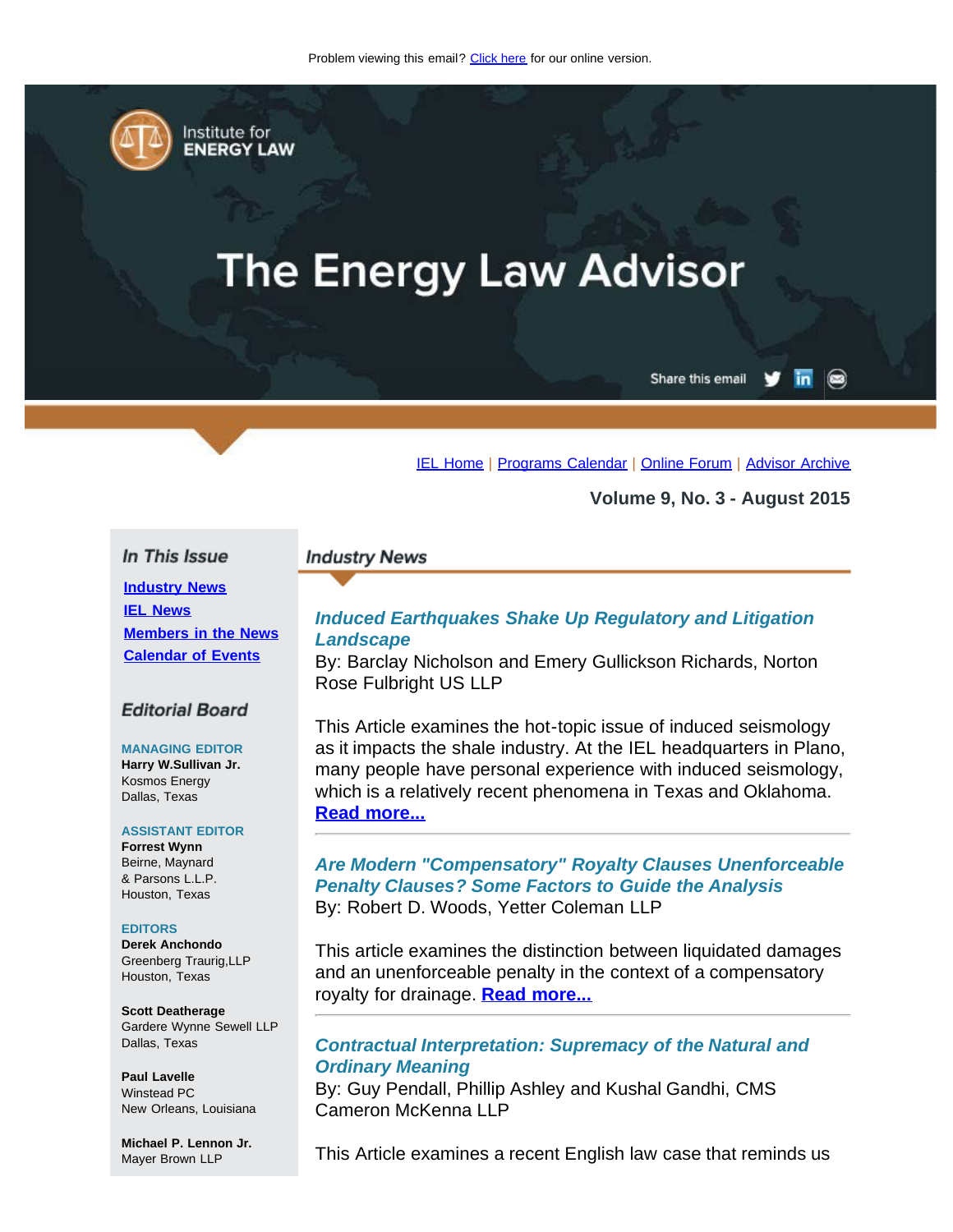#### Houston, Texas

**Jack Massey** Sutherland Asbill & Brennan LLP Houston, Texas

**Christina E. Ponig** DLA Piper LLP (US) Houston, Texas

**Matthew J. Salzman** Stinson Leonard Street LLP Kansas City, Missouri

### **INSTITUTE FOR ENERGY LAW**

**Wendy Daboval**

Chair, IEL Advisory Board Chevron North America Exploration & Production Co. Houston, Texas

**Jay E. Ray** IEL Director Plano, Texas

# **David B. Winn**

IEL Co-Director and CAIL Vice President Plano, Texas

### **Submissions**

**Industry News** Email **[Harry Sullivan](mailto:sullivanhw@aol.com)** and **[Lilly Hogarth](mailto:lhogarth@cailaw.org)**.

### **Member Announcements** Email **[Lilly Hogarth](mailto:lhogarth@cailaw.org)**. Please submit photo with announcement if possible.

© Copyright 2015 - All Rights Reserved

that the words we use matter when a contract is interpreted. **[Read](http://www.cailaw.org/media/files/IEL/Publications/2015/arnold-v-britton-vol9no3.pdf) [more...](http://www.cailaw.org/media/files/IEL/Publications/2015/arnold-v-britton-vol9no3.pdf)**

# *Acquiring Upstream Assets via Joint Ventures, An In-Depth Study of Deal Structures, Key Negotiating Points, Drafting Tips, and Relevant Law*

By: Michael J. Byrd, Cody R. Carper, Rahul D. Vashi, and Gonzalo D. Castro, Akin Gump Strauss Hauer and Feld LLP

This Article, originally published in the materials for the IEL's 2nd Mergers & Acquisitions / Acquisitions & Disposals Conference in April 2015, examines the main jointure venture routes to acquiring and disposing of oil and gas assets. **[Read more...](http://www.cailaw.org/media/files/IEL/Publications/2015/acquiring-upstream-vol9no3.pdf)**

# **IEL News**

# **IEL'S 6th Law of Shale Plays Conference on September 10-11**

The IEL will be back in Pittsburgh this year for the 6th Law of Shale Plays Conference!

The program will be presented by the Institute for Energy Law and the Energy & Mineral Law Foundation with the sponsorship of the Energy Litigation Committee of the ABA Section of Litigation at the Omni William Penn Hotel on September 10-11, 2015.

Program Highlights include:

- The Outlook for Energy: A View to 2040
- Seismicity and Unconventional Oil and Gas Activity
- Regional Update Hot and Anticipated Litigation in the Shale Plays
- Federal Air Regulation & Its Impact on Upstream and Midstream Operations
- Private and Public Capital Raises and Exit Transactions in Today's Shale Plays
- Employment Issues in the Shale Plays
- General Counsel Concerns In Operating and Developing Shale Plays
- Pipeline Infrastructure and Midstream Update
- Ethics of Downsizing: A Lawyer's Professional Obligations in a Reduction-in-Force
- Energy Production 2015-2020 What Do The Next Five Years Hold?
- Environmental Issues in the Shale Plays
- Recent Developments in Royalty Litigation in the Shale Plays

You can find more details and register at [this link](http://www.cailaw.org/institute-for-energy-law/events/2015/law-of-shale-plays.html?utm_source=Informz&utm_medium=Email&utm_campaign=Event+Details)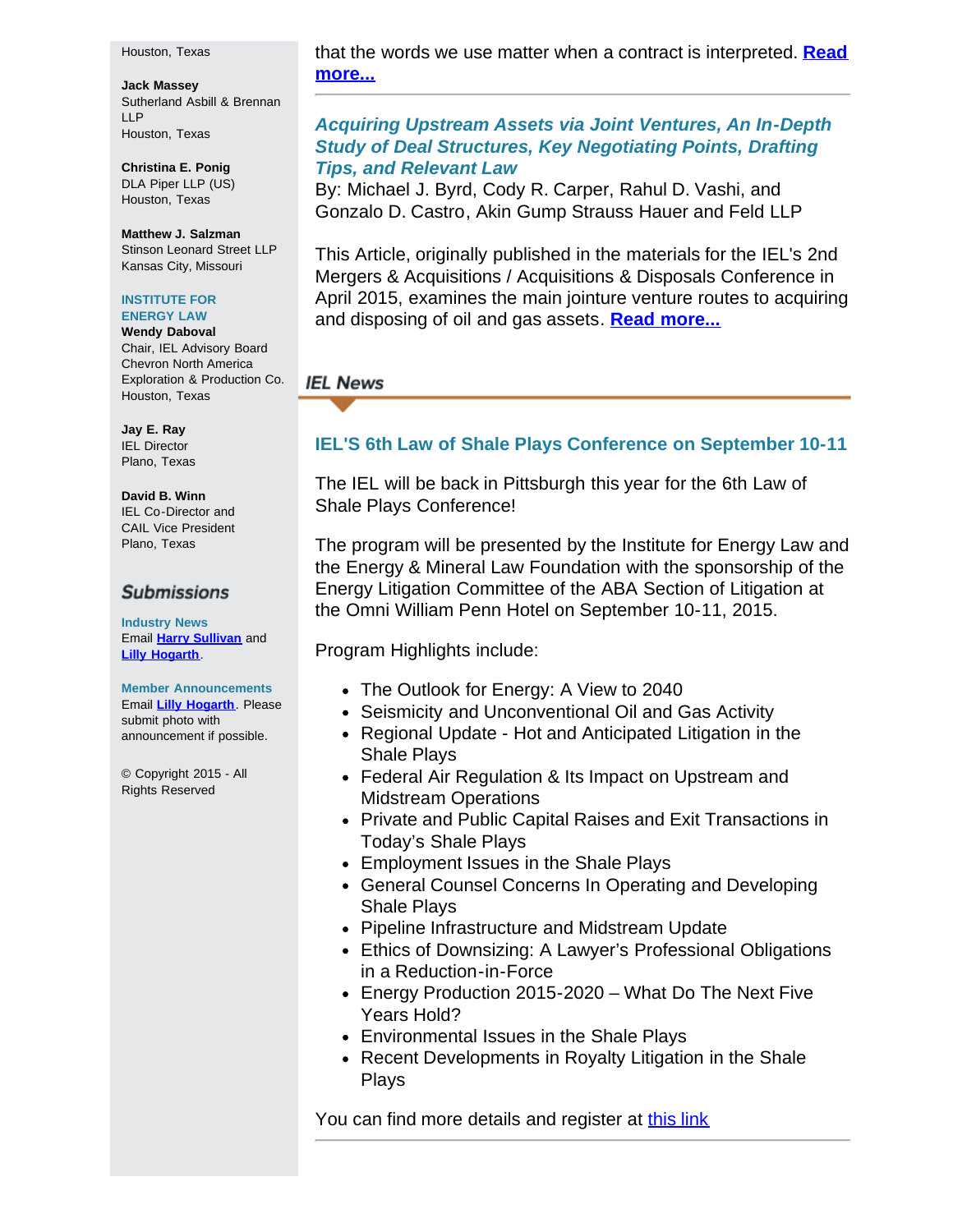# **2015 Deans of Oil and Gas Practice Lecture**

The Deans of Oil and Gas Practice Lecture series honors one legal practitioner or academic each year for their exceptional contribution to the field of oil and gas law. The lecture is an opportunity for the honoree to reflect and comment on their career in oil and gas law. The 2015 lecturer, Professor John S. Lowe, discussed his career in the oil and gas industry and a phenomena he has witnessed in the industry, which he calls The Balkanization of Oil and Gas Law. [Read Professor Lowe's Remarks](http://www.cailaw.org/media/files/IEL/Remarks/john-lowe-deans-2015.pdf)

Professor Lowe is the George W. Hutchison Professor of Energy Law and has taught courses on oil and gas law and oil and gas contracts at SMU's Dedman School of Law since 1987. He served as Senior Associate Dean for Academic Affairs from 2009- 2014. A Maxwell Fellow in Malawi from 1966-69, he practiced law privately in Columbus, Ohio, 1970-75. He was a member of the faculty at the University of Toledo, with the rank of assistant and associate professor from 1975-78. He joined the faculty of the University of Tulsa in 1978, where he served as professor and associate director of the National Energy Law and Policy Institute. Professor Lowe has been a visiting professor at the University of Texas, a Distinguished Visiting Professor of Natural Resources Law at the University of Denver, the Visiting Judge Leon Karelitz Chair of Oil and Gas Law at the University of New Mexico, and the Visiting Borden Ladner Gervais LLP Chair of Energy Law and Policy at the University of Alberta, Canada. He presently holds appointments as an Honorary Lecturer and Principal Researcher of the Centre for Energy, Petroleum and Mineral Law and Policy at the University of Dundee, Scotland, as a Senior Fellow of the Faculty of Law at the University of Melbourne, Australia, and as a Visiting Professor at the University of Sydney, Australia. He is also currently an International Legal Advisor for petroleum issues in the Commercial Law Development Program of the U. S. Department of Commerce, and has lectured at universities and advised governments around the world. Lowe is a former Chair of the Section of Environment, Energy, and Resources Law of the American Bar Association and a former President of the Rocky Mountain Mineral Law Foundation. He is a member of the commercial arbitration panels of the American Arbitration Association, the CPR Institute of Dispute Resolution, and the International Chamber of Commerce, as well as an editor or author of many articles and books, including Cases & Materials on Oil & Gas Law, Oil & Gas Law in a Nutshell, Hemingway on Oil & Gas Taxation, International Petroleum Transactions, and Kuntz's Law of Oil & Gas.

## **Members in the News**

The IEL is proud to welcome 1 new **Sponsoring Member**:

**Jackson Kelly PLLC**, Charleston with Elizabeth Lord as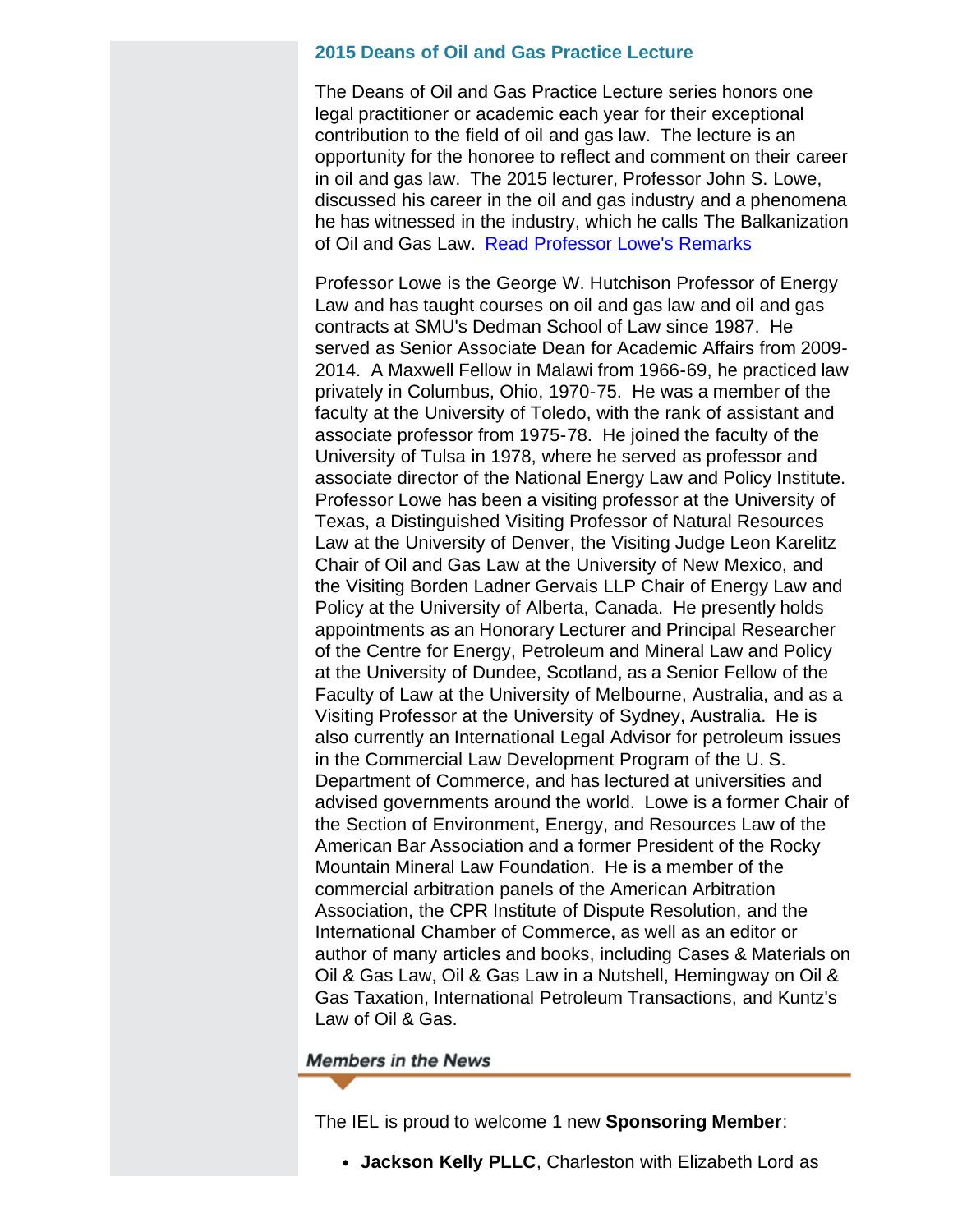their Advisory Board Member Representative

Please help us welcome IEL's newest **Associate Member** and representative on the Advisory Board:

**Jerry M. Young** (Coats Rose, Houston)

Our newest **Young Energy Professional Members** are:

- **Keith Gee** (GE Oil & Gas,Houston)
- **Rocío González Alcántara** (De Salvidea Y González Alcántara SC, Mexico City)
- **Brendan Cullen Holm** (Holm Hornberger Fuller & Garza Incorporated, San Antonio)
- **Julia Sunday Ibok** (Jays Consulting Ltd., Salford)
- **Ian T. Loyd** (Hall Maines Lugrin, P.C., Houston)
- **Genevieve Pecharka** (Dickie, McCamey & Chilcote, P.C., Pittsburgh)
- **Felicia Phipps Imbrogno** (Jackson Kelly PLLC, Charleston)
- **Bridget Sasson** (Dickie, McCamey & Chilcote, P.C., Pittsburgh)

# **Calendar of Events**

| <b>6th Law of</b><br><b>Shale Plays</b><br><b>Conference</b><br>Pittsburgh, PA<br>Sept 10-11,<br>2015              | <b>8th Annual YEP</b><br><b>General</b><br><b>Counsel Forum</b><br><b>Houston, TX</b><br>Oct 6, 2015        | <b>5th Oilfield</b><br><b>Services Law</b><br><b>Conference</b><br><b>Houston, TX</b><br>Oct 8, 2015                                                                           |
|--------------------------------------------------------------------------------------------------------------------|-------------------------------------------------------------------------------------------------------------|--------------------------------------------------------------------------------------------------------------------------------------------------------------------------------|
|                                                                                                                    |                                                                                                             |                                                                                                                                                                                |
| <b>14th Annual</b><br><u>Energy</u><br><b>Litigation</b><br><b>Conference</b><br><b>Houston, TX</b><br>Nov 5, 2015 | <b>4th Midstream</b><br><b>Oil and Gas</b><br>Law<br><b>Conference</b><br><b>Houston, TX</b><br>Dec 3, 2015 | <b>3rd Annual ITA-</b><br><b>IEL-ICC Joint</b><br><b>Conference on</b><br><b>International</b><br><u>Energy</u><br><b>Arbitration</b><br><b>Houston, TX</b><br>Jan 14-15, 2016 |



### THE CENTER FOR AMERICAN AND INTERNATIONAL LAW

Institute for Energy Law of The Center for American and International Law 5201 Democracy Drive | Plano, Texas USA 75024-3561 **Connect with IEL** in.